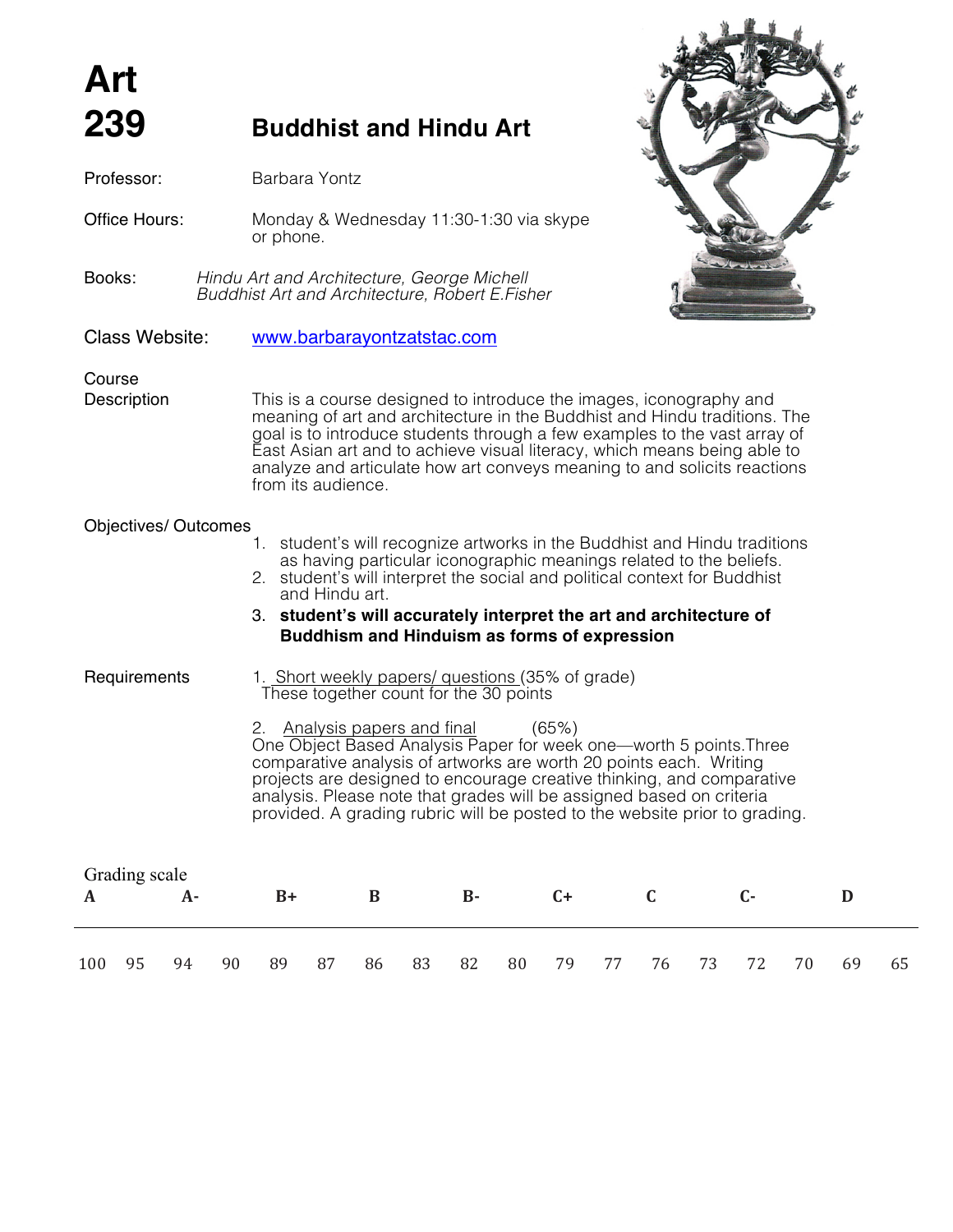- Attendance is essential. This is an on-line course. Attendance is not an issue. However, it is students responsibility to check email regularly, check class website weekly, do the readings and lectures as well as complete all assignments.
- **Classroom Conduct:** This is an on-line course. Students are expected to do all assigned readings, take notes and complete all assigned work.

### **Academic Integrity Statement**

Academic integrity, a commitment to honesty, fairness, respect, and responsibility, is the foundation of the learning process. All members of the St. Thomas Aquinas College community are held to the highest standards of academic honesty. While we recognize the participatory nature of education, we take academic integrity very seriously, and the College policy on academic dishonesty details consequences that may include dismissal from the College. That policy may be found in both the Student Handbook and the College Catalog.

As a student in this class, you must demonstrate your commitment to academic integrity by submitting work which originates in your own imagination, analytical faculties, or your own knowledge; which you have done yourself; and which represents your very best efforts. When appropriate to the assignment, your work should be supplemented and/or supported by appropriate outside sources; however, you must always ensure that these sources are properly cited using the documentation system required by your professor.

#### **Academic Disability Statement**

In accordance with State and Federal law, the College provides appropriate auxiliary aids and services, as well as reasonable accommodations, to students with documented disabilities who request them. Before the end of the first week of class, such students should notify the instructor of the aids, services and/or accommodations needed.

#### **Title IX Policy**

Students should be aware that faculty members are required to report certain information to the STAC's Title IX Officer. If you inform me about, or I witness, sexual misconduct, which includes sexual harassment, sexual assault, or any gender-based discrimination, I will keep the information as private as I can, but I am required to bring it to the attention of STAC's Title IX Officer.

Students should also be aware that disclosing such experiences in course assignments does NOT put the College on notice and will NOT begin the process of STAC providing assistance or response to those experiences. If you would like to talk to the Title IX Officer directly, you can contact the Director of Human Resources, Ms. Maria Coupe at mcoupe@stac.edu or call 845-398-4044. Additionally, you also may report incidents or complaints to campus security 845-398-4080. You can find more information at www.stac.edu/titleix.

If you would like to report a private concern to a confidential counseling resource, you may contact the following people on a confidential basis:

Ms. Eileen Mastrovito, RN Director, Health Services 845-398-4242 Dr. Lou Muggeo Director, Counseling & Psychological Services 845-398-4174 Rabbi Daniel Pernick Campus Minister 845-398-4063 The College also has an affiliation with the following organization: Center for Safety and Change http://centerforsafetyandchange.org 9 Johnsons Lane, New City, NY 10956 845-634-3344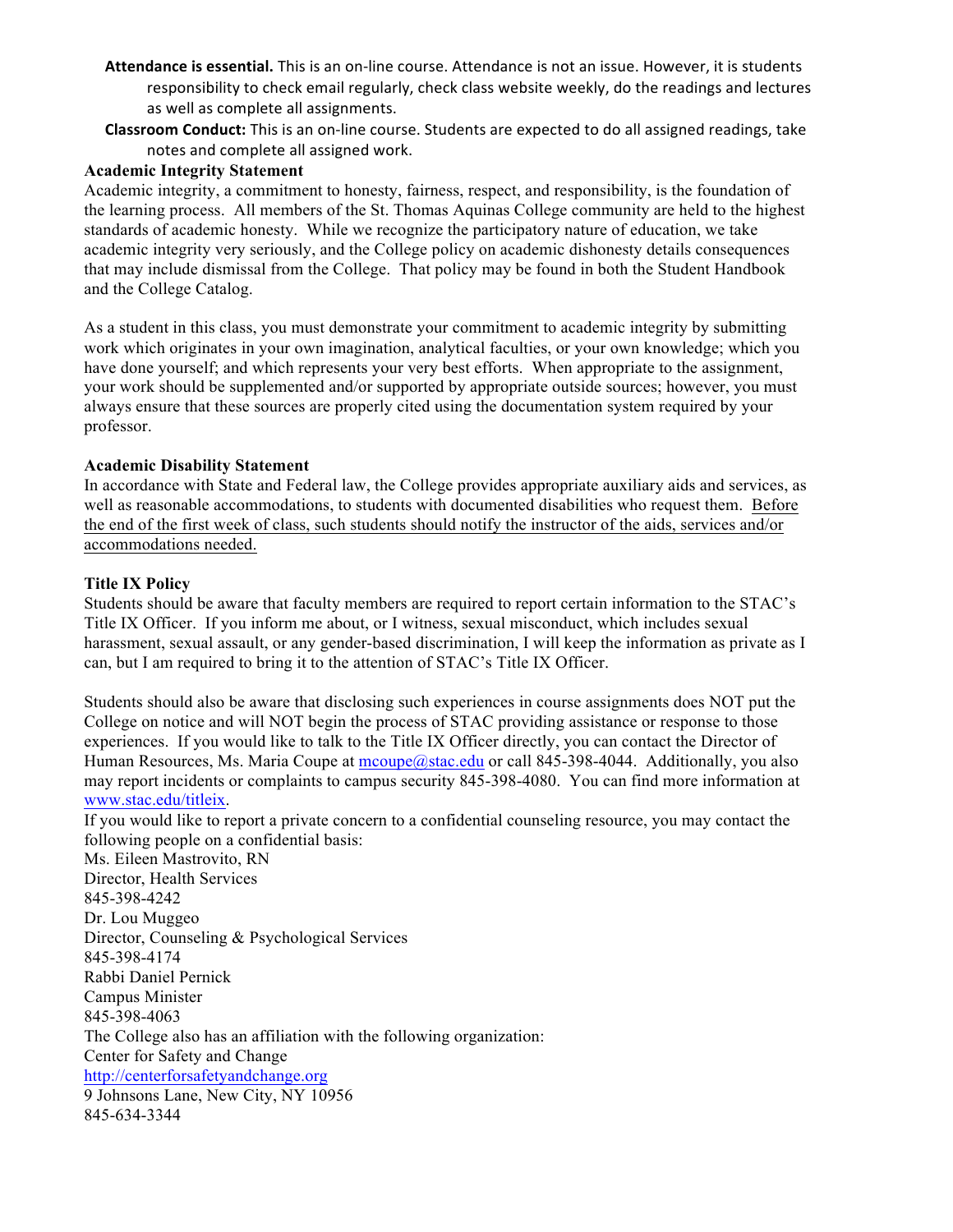| Date                                                    | <b>Class Topic</b>                                                                                                                   | Assignments for each week. Read articles or book<br>and lecture. Annotate as assigned.                                                                                                                                                                                                                                                                                                                                                                                                                                                                       |
|---------------------------------------------------------|--------------------------------------------------------------------------------------------------------------------------------------|--------------------------------------------------------------------------------------------------------------------------------------------------------------------------------------------------------------------------------------------------------------------------------------------------------------------------------------------------------------------------------------------------------------------------------------------------------------------------------------------------------------------------------------------------------------|
| Week 1<br>January 22<br>Week <sub>2</sub><br>January 29 | Introduction lecture and<br>object based analysis<br><b>Creation Myths:</b><br>General Introduction to<br><b>Early Civilizations</b> | 1. Read introductory lecture. Write a 1 page annotation.<br>2. Review links posted to the website. Read information<br>related to general Buddhist and Hindu artifacts.<br>3. Using the assignment sheet posted to the website do<br>one thorough Object Based Research assignment. Type<br>at least 11/2 full page as instructed.<br>1. For class All read: The Creators, Daniel Boorstin, The<br>Dazzled Vision of the Hindus, The Silence of the Buddha<br>on website.<br>2. Read lecture posted to the website. Write annotation<br>as noted on website. |
| Week 3                                                  |                                                                                                                                      | First readings from the books:                                                                                                                                                                                                                                                                                                                                                                                                                                                                                                                               |
| February 5                                              | Early Hindu history and<br>beliefs<br><b>Buddhist History and</b><br>images                                                          | 1. Hindu Art and Architecture 7-17<br><b>Buddhist Art and Architecture 7-28</b><br>2. Lecture 3-early history<br>Type and submit annotation and/or questions posted<br>to website. 1-2 pages                                                                                                                                                                                                                                                                                                                                                                 |
| Week 4<br>February 12                                   | <b>Hindu Sacred Images</b><br>Hindu-Stories, space<br>and patrons<br><b>Bhagavad Gita</b><br>Ramayana                                | 1. Read: Hindu Art and Architecture 17--36<br>2. Lecture 4-Stories and sacred images<br>Type and submit annotation and/or questions posted<br>to website. 1-2 pages                                                                                                                                                                                                                                                                                                                                                                                          |
| Week 5<br>Feb 19                                        | <b>Beginnings of Buddhism</b><br>Alexander the Great<br>and the Silk Road<br>Development of the Image<br>of the Buddha               | 1. Read: Buddhist Art and Architecture 29-52<br>2. Lecture 5-Buddhism beginnings<br>Type and submit annotation and/or questions posted<br>to website. 1-2 pages                                                                                                                                                                                                                                                                                                                                                                                              |
| Week 6                                                  |                                                                                                                                      | <b>Analysis Paper one/Test one assigned.</b>                                                                                                                                                                                                                                                                                                                                                                                                                                                                                                                 |
| Feb <sub>26</sub>                                       | <b>Beginnings of Hindu</b><br>Art<br>Places to worship--                                                                             | 1. Read: Hindu Art and Architecture 37-54<br>2. Lecture 5-Hindu beginnings<br>Type and submit annotation and/or questions posted<br>to website. 1-2 pages<br><b>Analysis paper one/test due.</b>                                                                                                                                                                                                                                                                                                                                                             |
| Week 7<br>March 5                                       | Places to worship.<br>Gupta temples and<br>the Silk Road<br>Ajanta Caves                                                             | 1. Read: Buddhist Art and Architecture 52-66<br>2. Lecture 7-Places to Worship<br>Type and submit annotation and/or questions posted<br>to website. 1 page                                                                                                                                                                                                                                                                                                                                                                                                   |
|                                                         |                                                                                                                                      | <b>Analysis Paper II assigned</b>                                                                                                                                                                                                                                                                                                                                                                                                                                                                                                                            |